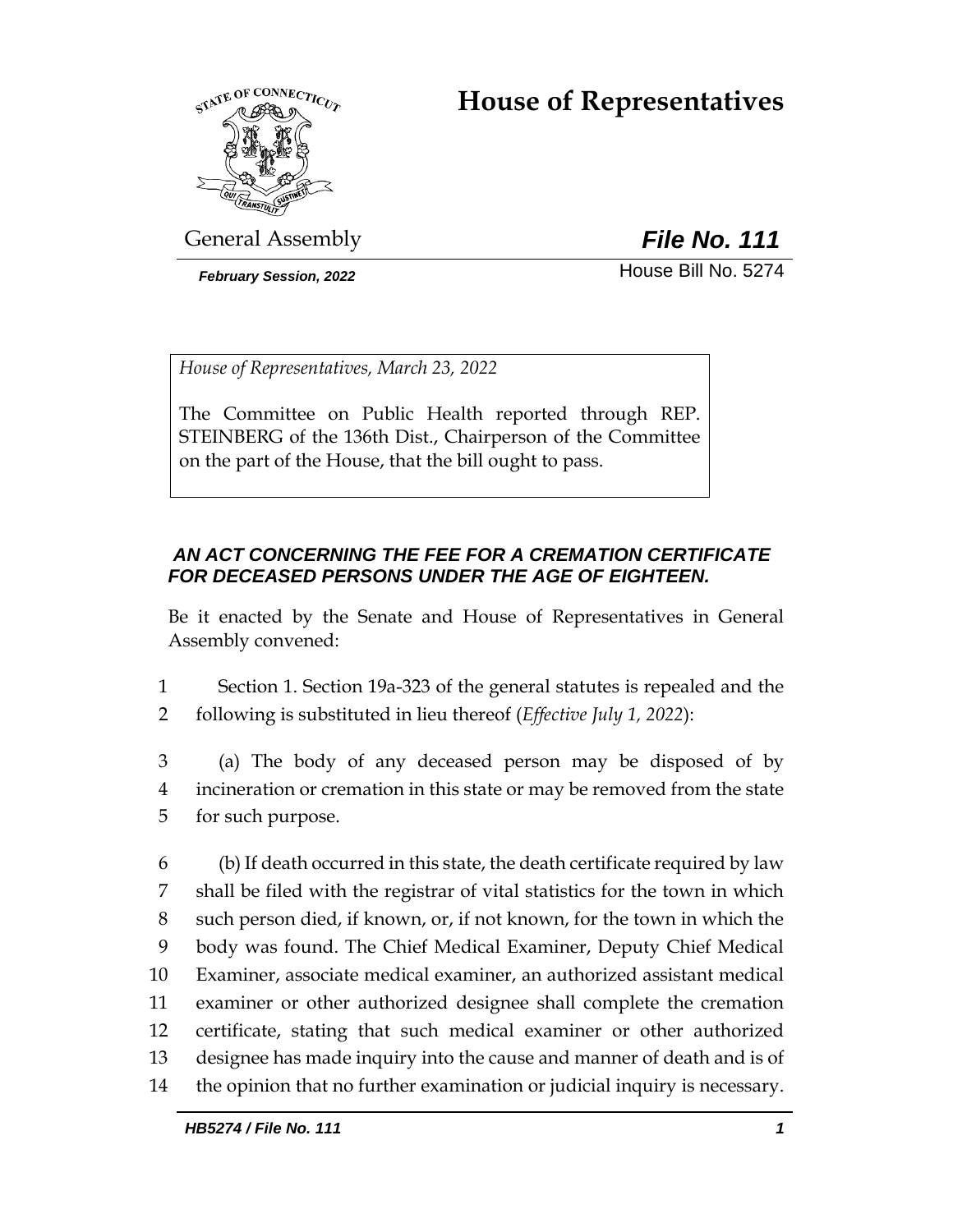The cremation certificate shall be submitted to the registrar of vital statistics of the town in which such person died, if known, or, if not known, of the town in which the body was found, or with the registrar of vital statistics of the town in which the funeral director having charge of the body is located. Upon receipt of the cremation certificate, the registrar shall authorize such certificate, keep such certificate on permanent record, and issue a cremation permit, except that if the cremation certificate is submitted to the registrar of the town where the funeral director is located, such certificate shall be forwarded to the registrar of the town where the person died to be kept on permanent record. If a cremation permit must be obtained during the hours that the office of the local registrar of the town where death occurred is closed, a subregistrar appointed to serve such town may authorize such cremation permit upon receipt and review of a properly completed cremation permit and cremation certificate. A subregistrar who is licensed as a funeral director or embalmer pursuant to chapter 385, or the employee or agent of such funeral director or embalmer shall not issue a cremation permit to himself or herself. A subregistrar shall forward the cremation certificate to the local registrar of the town where death occurred, not later than seven days after receiving such certificate. The estate of the deceased person, if any, shall pay the sum of one hundred fifty dollars for the issuance of the cremation certificate, provided the Office of the Chief Medical Examiner shall not assess any fees for costs that are associated with the cremation of a stillborn fetus or the body of a deceased person under the age of eighteen. Upon request of the Chief Medical Examiner, the Secretary of the Office of Policy and Management may waive payment of such cremation certificate fee. No cremation certificate shall be required for a permit to cremate the remains of bodies pursuant to section 19a-270a. When the cremation certificate is submitted to a town other than that where the person died, the registrar of vital statistics for such other town shall ascertain from the original removal, transit and burial permit that the certificates required by the state statutes have been received and recorded, that the body has been prepared in accordance with the Public Health Code and that the entry regarding the place of disposal is correct.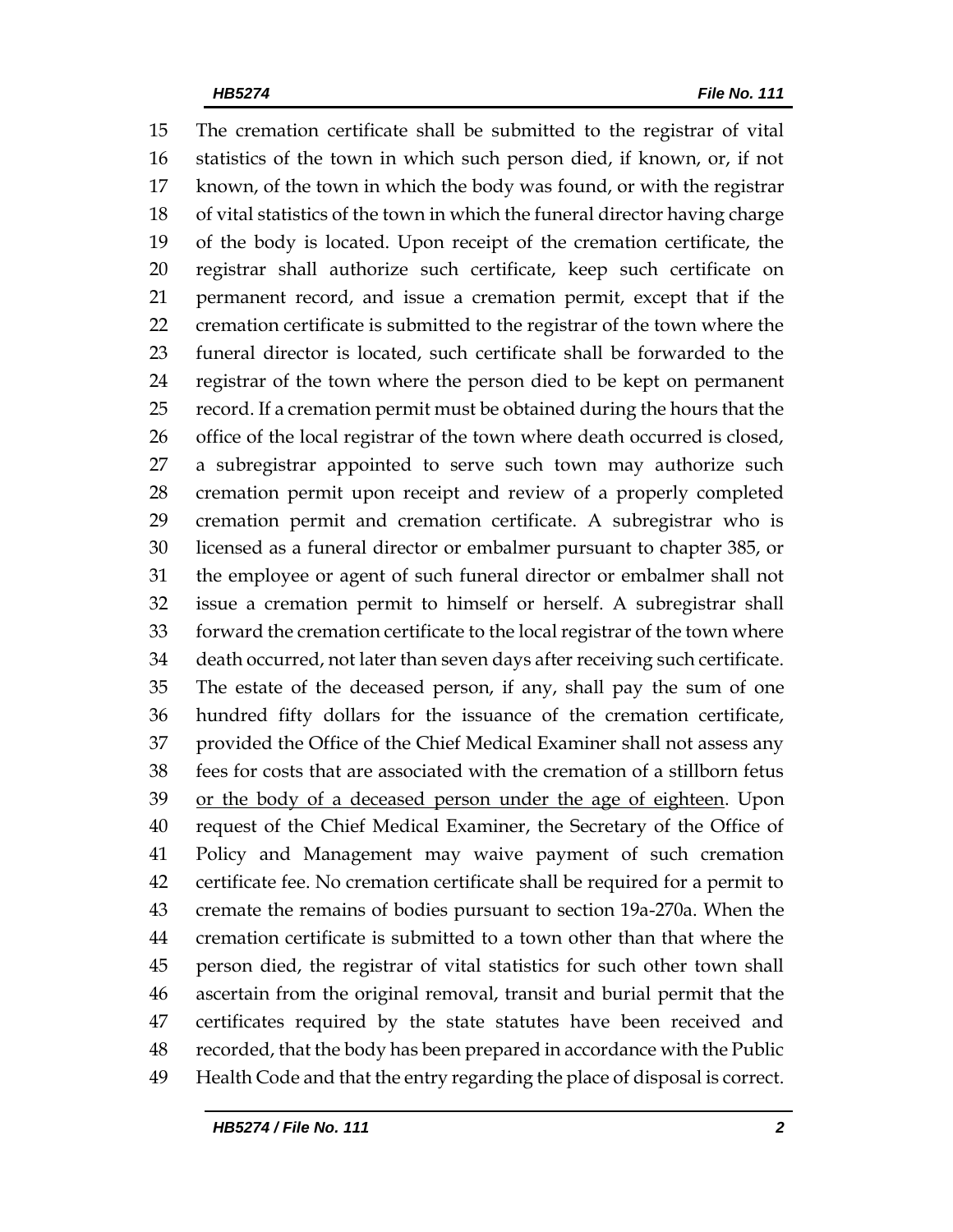Whenever the registrar finds that the place of disposal is incorrect, the registrar shall issue a corrected removal, transit and burial permit and, after inscribing and recording the original permit in the manner prescribed for sextons' reports under section 7-66, shall then immediately give written notice to the registrar for the town where the death occurred of the change in place of disposal stating the name and place of the crematory and the date of cremation. Such written notice shall be sufficient authorization to correct these items on the original certificate of death. The fee for a cremation permit shall be five dollars and for the written notice one dollar. The Department of Public Health shall provide forms for cremation permits, which shall not be the same as for regular burial permits and shall include space to record information about the intended manner of disposition of the cremated remains, and such blanks and books as may be required by the registrars.

 (c) If the body of a deceased person is brought into this state for cremation and is accompanied by a permit for final disposition issued by a legally constituted authority of the state from which the body was brought, indicating cremation for the body, such permit shall be sufficient authority to cremate the body and no additional cremation certificate or permit shall be required.

 (d) No body shall be cremated until at least forty-eight hours after death, unless such death was the result of communicable disease, and no body shall be received by any crematory unless accompanied by the permit provided for in this section.

| sections: | This act shall take effect as follows and shall amend the following |         |
|-----------|---------------------------------------------------------------------|---------|
| Section 1 | <i>July 1, 2022</i>                                                 | 19a-323 |

# *PH Joint Favorable*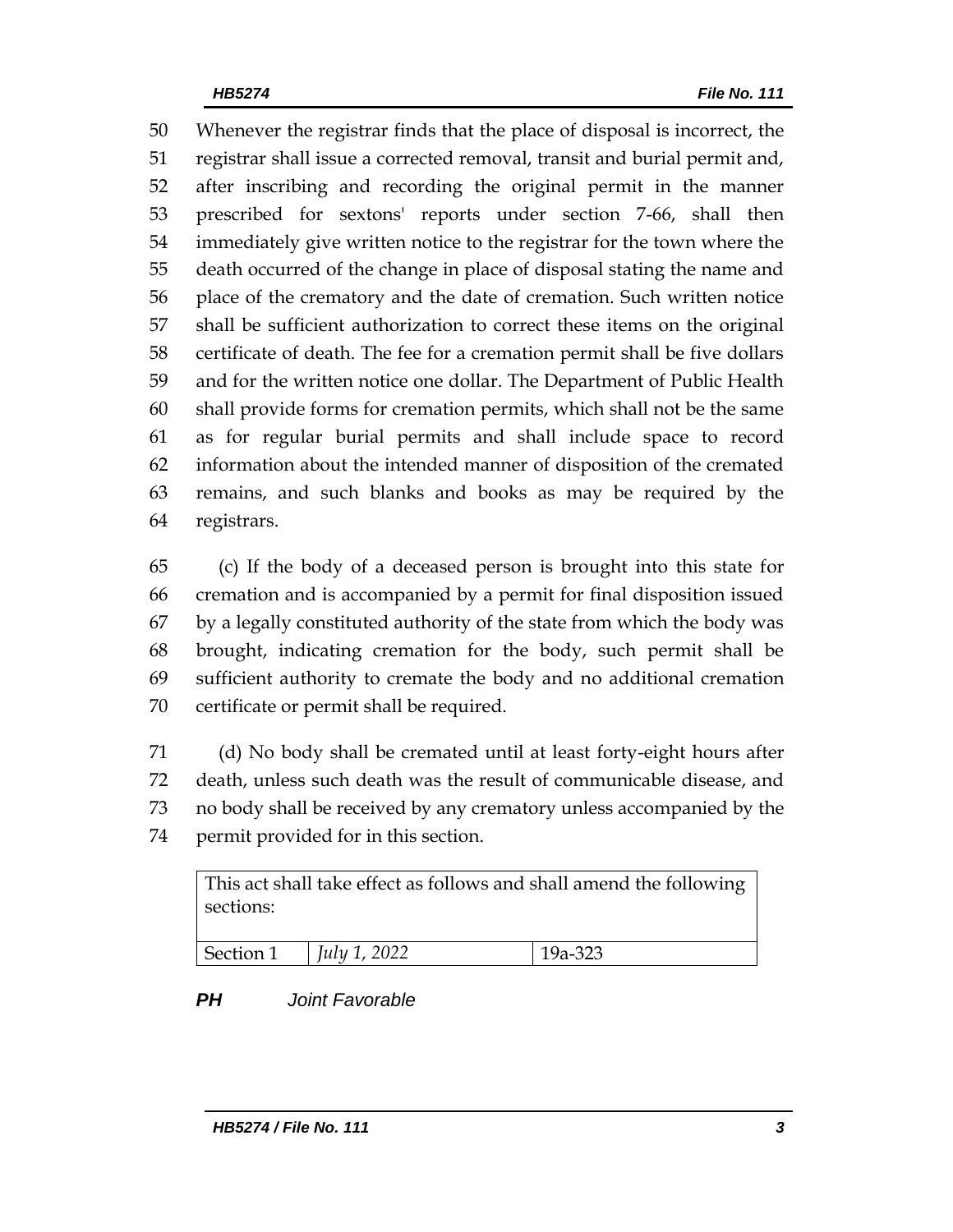*The following Fiscal Impact Statement and Bill Analysis are prepared for the benefit of the members of the General Assembly, solely for purposes of information, summarization and explanation and do not represent the intent of the General Assembly or either chamber thereof for any purpose. In general,*  fiscal impacts are based upon a variety of informational sources, including the analyst's professional *knowledge. Whenever applicable, agency data is consulted as part of the analysis, however final products do not necessarily reflect an assessment from any specific department.*

## *OFA Fiscal Note*

#### *State Impact:*

| <b>Agency Affected</b>        | <b>Fund-Effect</b> | FY 23 \$  | FY 24 \$  |
|-------------------------------|--------------------|-----------|-----------|
| Resources of the General Fund | GF - Revenue       | Less than | Less than |
|                               | Loss               | 30,000    | 30,000    |

Note: GF=General Fund

#### *Municipal Impact:* None

#### *Explanation*

The bill, which exempts a decedent's estate from having to pay the \$150 fee for a cremation certificate for the body of an individual under the age of eighteen, results in an estimated loss of General Fund revenue of less than \$30,000 annually. It is estimated there were approximately 174 cremation certificates issued by the Office of the Chief Medical Examiner's Office in calendar year 2021 for the bodies of individuals under the age of eighteen.

Existing law exempts a decedent's estate from having to pay a fee for a cremation certificate of a stillborn fetus, and otherwise allows the Office of Policy and Management secretary, at the Chief Medical Examiner's request, to waive this fee.

### *The Out Years*

The annualized ongoing fiscal impact identified above would continue into the future subject to the number of bodies of individuals under the age of eighteen requiring cremation certificates in the out years.